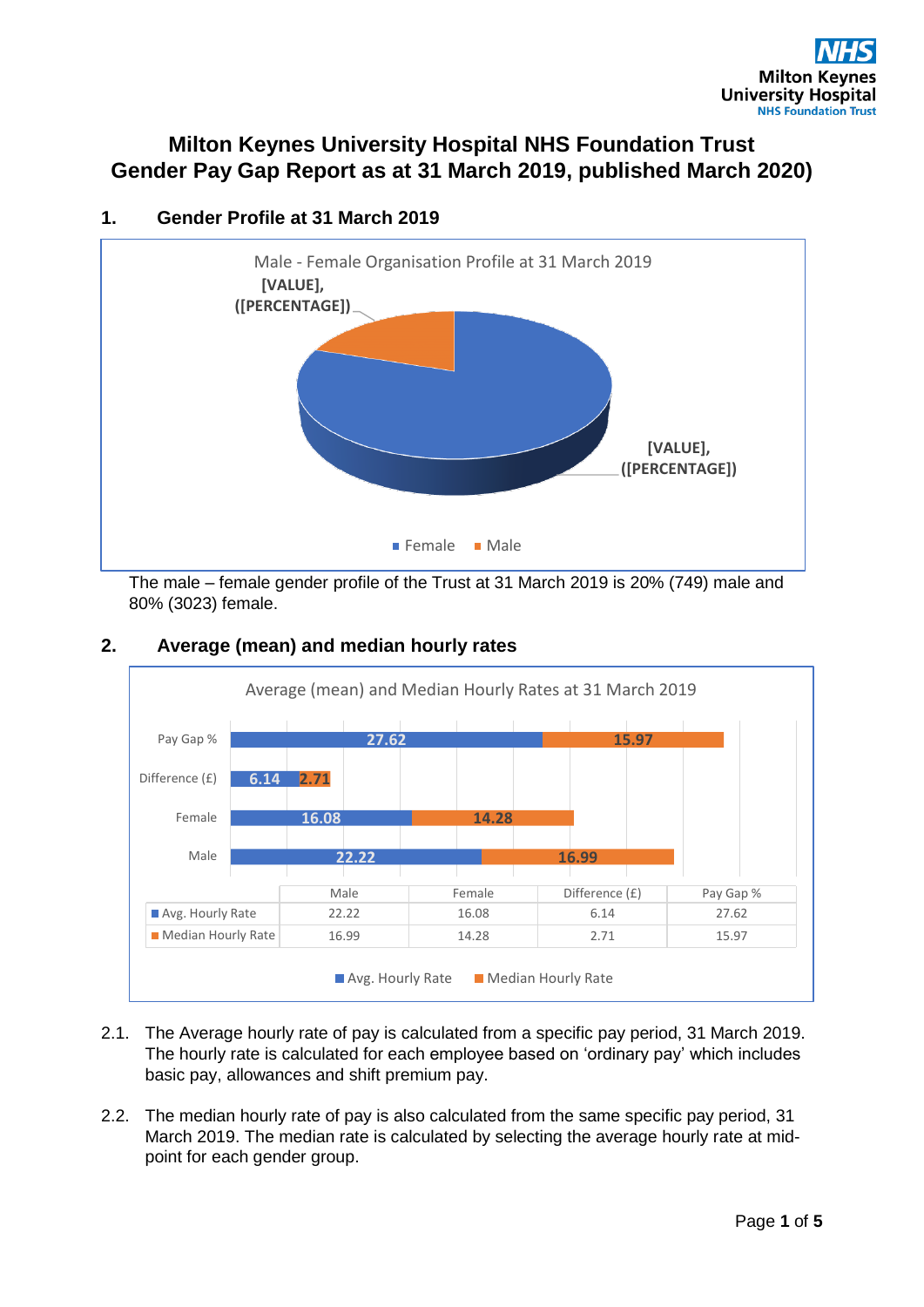- 2.3. The percentage variance for the average hourly rate of pay (rounded to one decimal place) is 27.6%. This calculation is based on the average hourly rate of pay of 3023 female staff compared to 749 male staff. Since the average is calculated over a wider distribution of staff (4 times more female than male staff), some degree of variance is to be expected.
- 2.4. The Percentage variance for the median hourly rate of pay (rounded to one decimal place) is 16%. For MKUH statistically this is more indicative than the hourly rate of pay as it is not impacted as much by the female to male ratio. Consideration to the variety of roles within the Organisation will need to be given when reviewing the variance.
- 2.5. Agenda for Change (AfC), other NHS pay grade structures and Terms and Conditions of Service are Nationally set tariffs. Progression (where applicable) through pay increments is applied in line with policy for all staff. When calculated in this manner, the gender pay gap should be negligible and may be attributed to factors highlighted within the conclusions of this report.



## **3. Average (mean) and median bonus payments**

- 3.1. As an NHS Organisation the pay elements that fall under the bonus pay criteria are annually awarded local Clinical Excellence Awards (or Discretionary points for Specialty and Associate Specialist Grades) and are only applicable to certain groups of Medical and Dental Staff.
- 3.2. Average bonus pay is calculated from the total bonus pay period received in the 2019 financial year (01 April 2018 to 31 March 2019). The median values are based on the mid-point of all staff receiving bonus pay by each gender group.
- 3.3. The percentage variance for the bonus hourly rate of pay (rounded to one decimal place) is 40.0% while the percentage variance for the median bonus hourly rate of pay (rounded to one decimal place) is 40.5%. The pay elements used in this calculation are awarded as a result of recognition of excellent practice, innovation and / or medical research over and above contractual requirements. The selection criteria by which applications are assessed during the pre-panel award process is considered fair and equitable.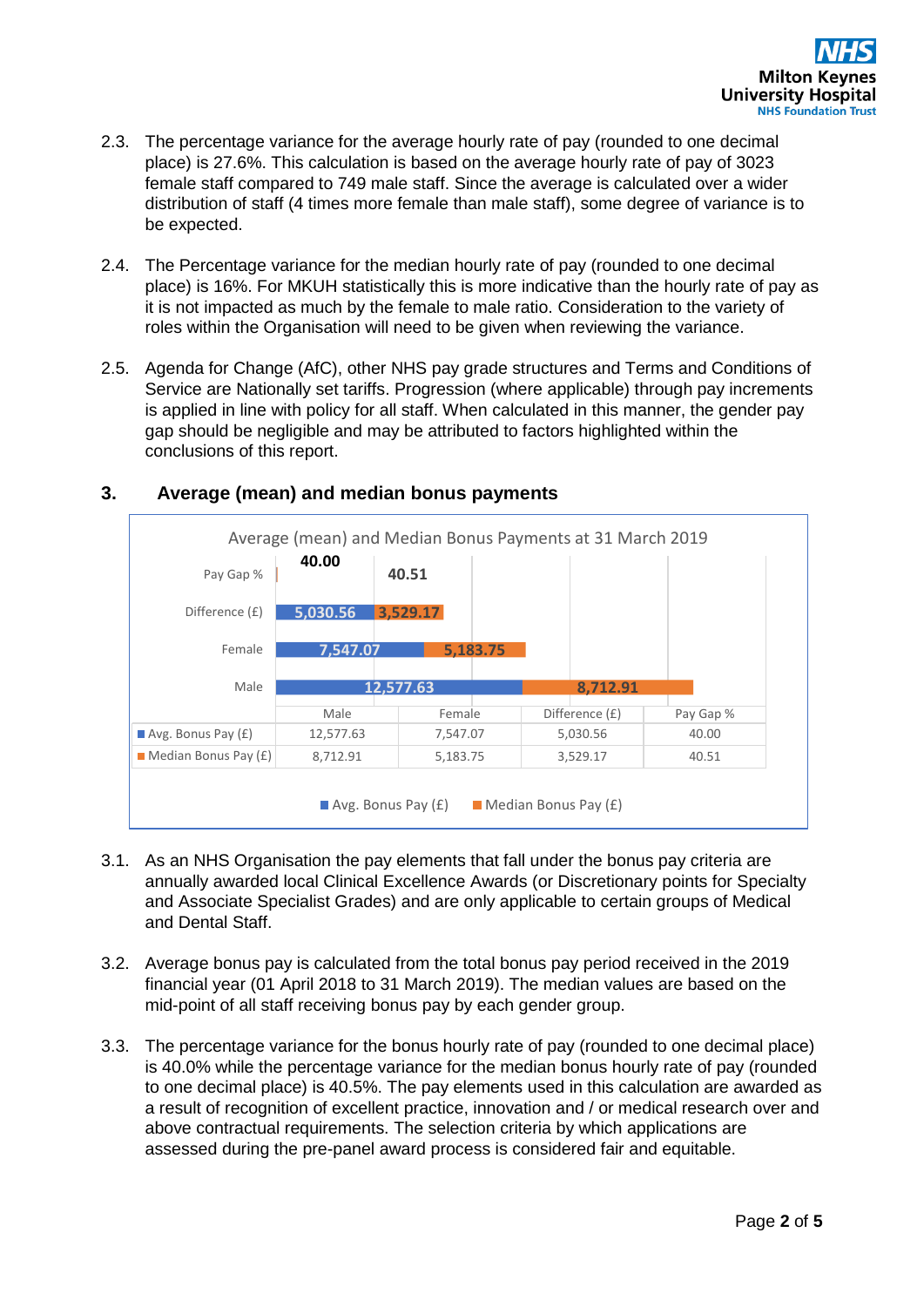

### **4. Proportion of male and female receiving a bonus payment**

- 4.1. This calculation expresses the number of staff receiving bonus pay as a percentage of the total number of staff and as a percentage of the number of relevant employees who could be eligible for a bonus payment in each gender group.
- 4.2. As above, the pay elements that fall within the eligibility for bonus pay criteria are annually awarded local Clinical Excellence Awards which are only applicable to certain groups of Medical and Dental Staff.
- 4.3. Bonus pay applies to just over 1.7% of all staff employed by MKUH. The gender split for this group of medical and dental staff is broadly replicated on a national scale. Whilst these data are of relevance to MKUH, they are less significant than the gap shown for average and median rates. This said, the Trust recognises that it can take steps locally to redress this imbalance.
- 4.4. A total of 40.8% of 213 relevant employees received a bonus. Of the total relevant number of employees who were paid a bonus, 13.1% (n=28) are female and 27.7% (n=59) are male.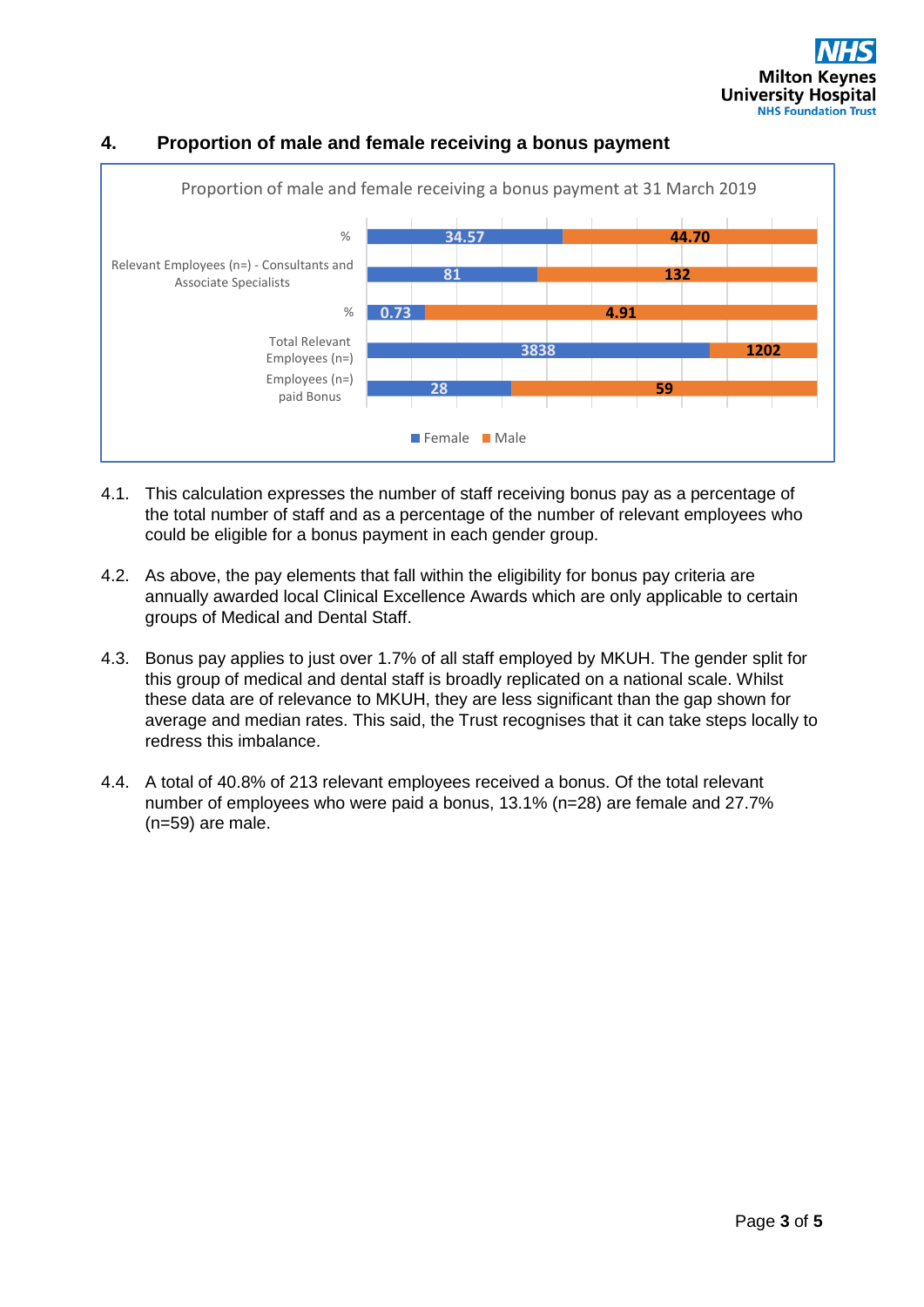

## **5. Proportion of male and female in each pay quartile (Ordinary Pay)**

- 5.1. To create the quartile information, all staff are sorted by their hourly rate of pay. This list is then split into 4 equal parts where possible.
	- 5.1.1. Quartile 1 Lower: Includes all employees whose standard hourly rate places them at or below the lower quartile.
	- 5.1.2. Quartile 2 Lower middle: Includes all employees whose standard hourly rate places them above the lower quartile but at or below the median quartile.
	- 5.1.3. Quartile 3 Upper middle: Includes all employees whose standard hourly rate places them above the median quartile but at or below the upper quartile.
	- 5.1.4. Quartile 4 Upper: Includes all employees whose standard hourly rate places them above the upper quartile.
- 5.2. The total staff analysed comprises a headcount of 3772 MKUH employees as at 31 March 2019.
- 5.3. When reviewing the quartile information, it is important to note / take account of the variety and types of roles available within the organisation and the distribution by gender within specific roles.
- 5.4. The highest variances for quartiles for the Trust overall is found within the Lower and Upper Quartiles.
- 5.5. There is a higher proportion of female staff in Quartiles 1, 2 and 3. Included within this group are Administration and Clerical staff, Ancillary Staff, Allied Health Professions, Nursing and Midwifery and Professional and Technical Staff Groups. A higher proportion of staff within these groups are female.
- 5.6. The Lower Quartile being 82.1% female and 15.9% male is largely unchanged from 2018 and remains broadly representative of the overall Trust Gender Profile.